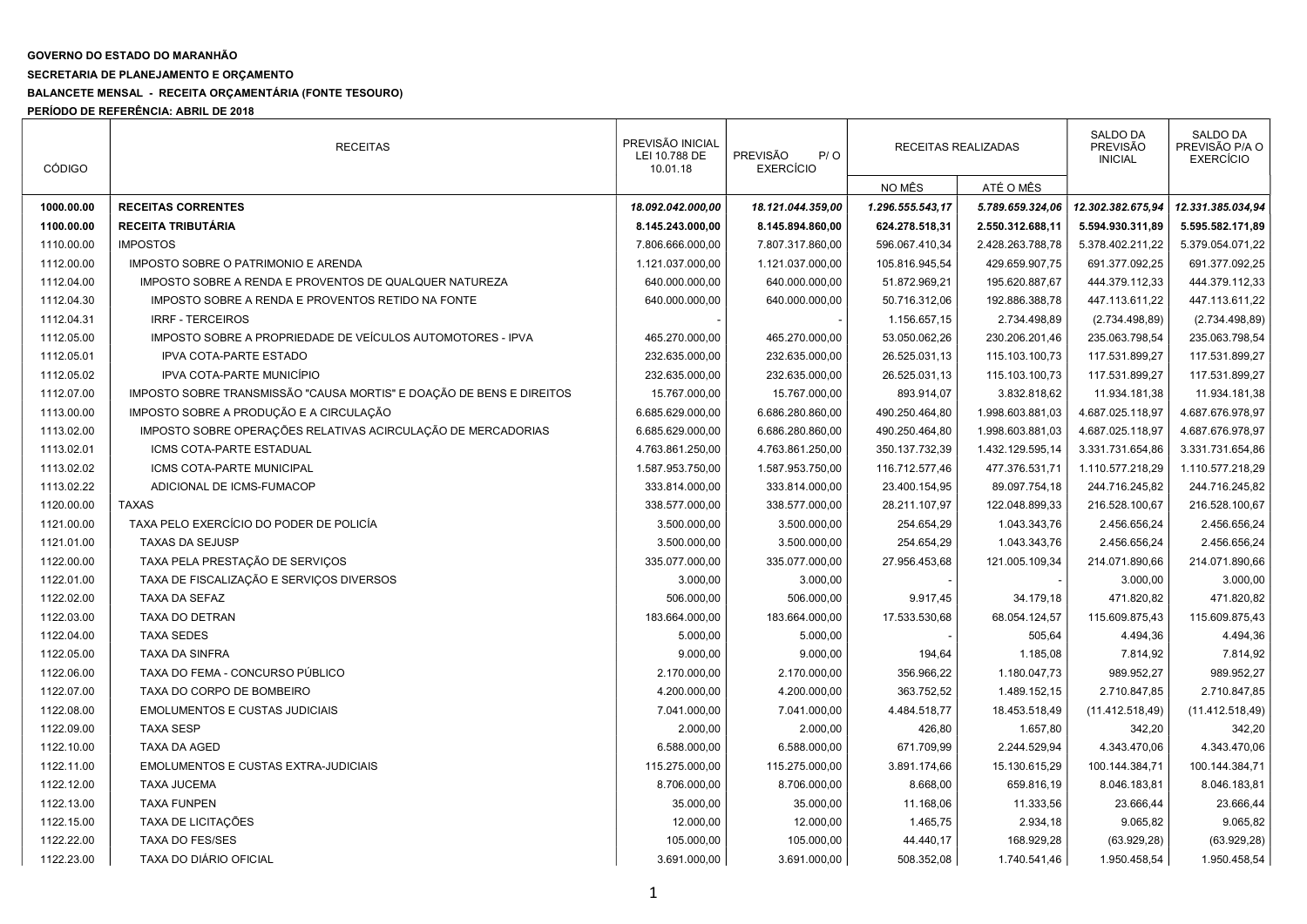| 1122.24.00 | TAXA DA SETUR                                       | 1.000,00       | 1.000,00       |              | 21,00         | 979,00           | 979,00           |
|------------|-----------------------------------------------------|----------------|----------------|--------------|---------------|------------------|------------------|
| 1122.25.00 | TAXA DE FPDC DIR. CONSUMIDOR                        |                |                |              |               |                  |                  |
| 1122.26.00 | TAXA DE CONT. FISCAL DROGAS                         |                |                | 52,00        | 137,39        | (137, 39)        | (137, 39)        |
| 1122.27.00 | <b>TAXA DA HEMOMAR</b>                              |                |                |              |               |                  |                  |
| 1122.28.00 | TAXA DO TCFA/MA CONTROLE AMBIENTAL                  | 17.000,00      | 17.000,00      |              |               | 17.000,00        | 17.000,00        |
| 1122.31.00 | <b>OUTRAS TAXAS JUDICIAIS</b>                       | 7.000,00       | 7.000,00       | 792,83       | 3.310,08      | 3.689,92         | 3.689,92         |
| 1122.32.00 | TAXAS COMUNS ÀS DEMAIS SECRETARIAS                  | 105.000,00     | 105.000,00     | 45.829,06    | 11.776.569,31 | (11.671.569, 31) | (11.671.569, 31) |
| 1122.35.00 | FUNDO ESTADUAL DE TRANSP E MOB URB - MOB            | 2.905.000,00   | 2.905.000,00   | 23.490,00    | 51.980,00     | 2.853.020,00     | 2.853.020,00     |
| 1122.37.00 | TAXA DE REGULAÇÃO, CONTROLE E FISCALIZAÇÃO - ARSEMA | 1.000,00       | 1.000,00       | 4,00         | 21,02         | 978,98           | 978,98           |
| 1122.40.00 | AGÊNCIA DE MOBILIDADE URBANA - MOB                  | 29.000,00      | 29.000,00      |              |               | 29.000,00        | 29.000,00        |
| 1200.00.00 | RECEITA DE CONTRIBUICÕES                            |                |                | (13, 59)     |               |                  |                  |
| 1210.00.00 | CONTRIBUICÕES SOCIAIS                               |                |                | (13, 59)     |               |                  |                  |
| 1210.29.00 | CONTRIB. PREVIDÊNCIÁRIA DO REGIME PRÓPRIO           |                |                | (13, 59)     |               |                  |                  |
| 1210.29.01 | CONTRIB. PATRONAL-ATIVO CIVIL                       |                |                |              |               |                  |                  |
| 1210.29.02 | CONTRIB. PATRONAL-ATIVO MILITAR                     |                |                |              |               |                  |                  |
| 1210.29.07 | CONTRIB. SERVIDOR-ATIVO CIVIL                       |                |                |              |               |                  |                  |
| 1210.29.08 | CONTRIB. SERVIDOR-ATIVO MILITAR                     |                |                |              |               |                  |                  |
| 1210.29.09 | CONTRIB. SERVIDOR-INATIVO CIVIL                     |                |                | (13, 59)     |               |                  |                  |
| 1210.29.10 | CONTRIB. SERVIDOR-INATIVO MILITAR                   |                |                |              |               |                  |                  |
| 1210.29.11 | CONTRIB. PENSIONISTA CIVIL                          |                |                |              |               |                  |                  |
| 1210.29.12 | CONTRIB. PENSIONISTA MILITAR                        |                |                |              |               |                  |                  |
| 1210.46.00 | COMP. PREV/REG GERAL E OS REG. PROP. PREV. SERV.    |                |                |              |               |                  |                  |
| 1220.00.00 | CONTRIBUIÇÕES ECONÔMICAS                            |                |                |              |               |                  |                  |
| 1300.00.00 | <b>RECEITA PATRIMONIAL</b>                          | 359.588.000,00 | 359.588.000,00 | 4.370.781,33 | 90.294.285,39 | 269.293.714,61   | 269.293.714,61   |
| 1310.00.00 | RECEITAS IMOBILIÁRIAS                               | 85.000,00      | 85.000,00      | 65.015,00    | 132.709,37    | (47.709, 37)     | (47.709, 37)     |
| 1320.00.00 | RECEITAS DE VALORES MOBILIÁRIOS                     | 359.503.000,00 | 359.503.000,00 | 4.305.766,33 | 90.161.576,02 | 269.341.423,98   | 269.341.423,98   |
| 1323.00.00 | PARTICIPAÇÕES                                       | 6.857.000,00   | 6.857.000,00   |              | 23.988.993,71 | (17.131.993,71)  | (17.131.993,71)  |
| 1325.00.00 | REMUNERAÇÃO DE DEPÓSITOS BANCÁRIOS                  | 343.176.000,00 | 343.176.000,00 | 3.686.943,18 | 15.818.625,90 | 327.357.374,10   | 327.357.374,10   |
| 1328.00.00 | OUTRAS RECEITAS DE VALORES MOBILIÁRIOS              | 9.470.000,00   | 9.470.000,00   | 618.823,15   | 50.353.956,41 | (40.883.956, 41) | (40.883.956, 41) |
| 1330.00.00 | RECEITA DE CONCESSÕES E PERMISSÕES                  |                |                |              |               |                  |                  |
| 1340.00.00 | COMPENSACÕES FINANCEIRAS                            |                |                |              |               |                  |                  |
| 1390.00.00 | OUTRAS RECEITAS PATRIMONIAIS                        |                |                |              |               |                  |                  |
| 1600.00.00 | <b>RECEITA DE SERVIÇOS</b>                          | 37.000,00      | 37.000,00      | 2.180,95     | 2.442,95      | 34.557,05        | 34.557,05        |
| 1600.01.00 | SERVIÇOS COMERCIAIS                                 | 37.000,00      | 37.000,00      | 68,00        | 330,00        | 36.670,00        | 36.670,00        |
| 1600.02.00 | SERVIÇOS FINANCEIROS                                |                |                |              |               |                  |                  |
| 1600.06.00 | SERVIÇOS PORTUÁRIOS                                 |                |                |              |               |                  |                  |
| 1600.12.00 | RECEITAS JUDICIAIS                                  |                |                |              |               |                  |                  |
| 1600.13.00 | SERVIÇOS ADMINISTRATIVOS                            |                |                | 2.112,95     | 2.112,95      | (2.112, 95)      | (2.112, 95)      |
| 1600.16.00 | SERVIÇOS EDUCACIONAIS                               |                |                |              |               |                  |                  |
| 1600.17.00 | SERVIÇOS AGROPECURIOS                               |                |                |              |               |                  |                  |
| 1600.30.00 | SERVIÇOS DE TRÂNSITO                                |                |                |              |               |                  |                  |
| 1600.40.00 | SERVIÇOS AMBIENTAIS                                 |                |                |              |               |                  |                  |
| 1600.99.00 | <b>OUTROS SERVIÇOS</b>                              |                |                |              |               |                  |                  |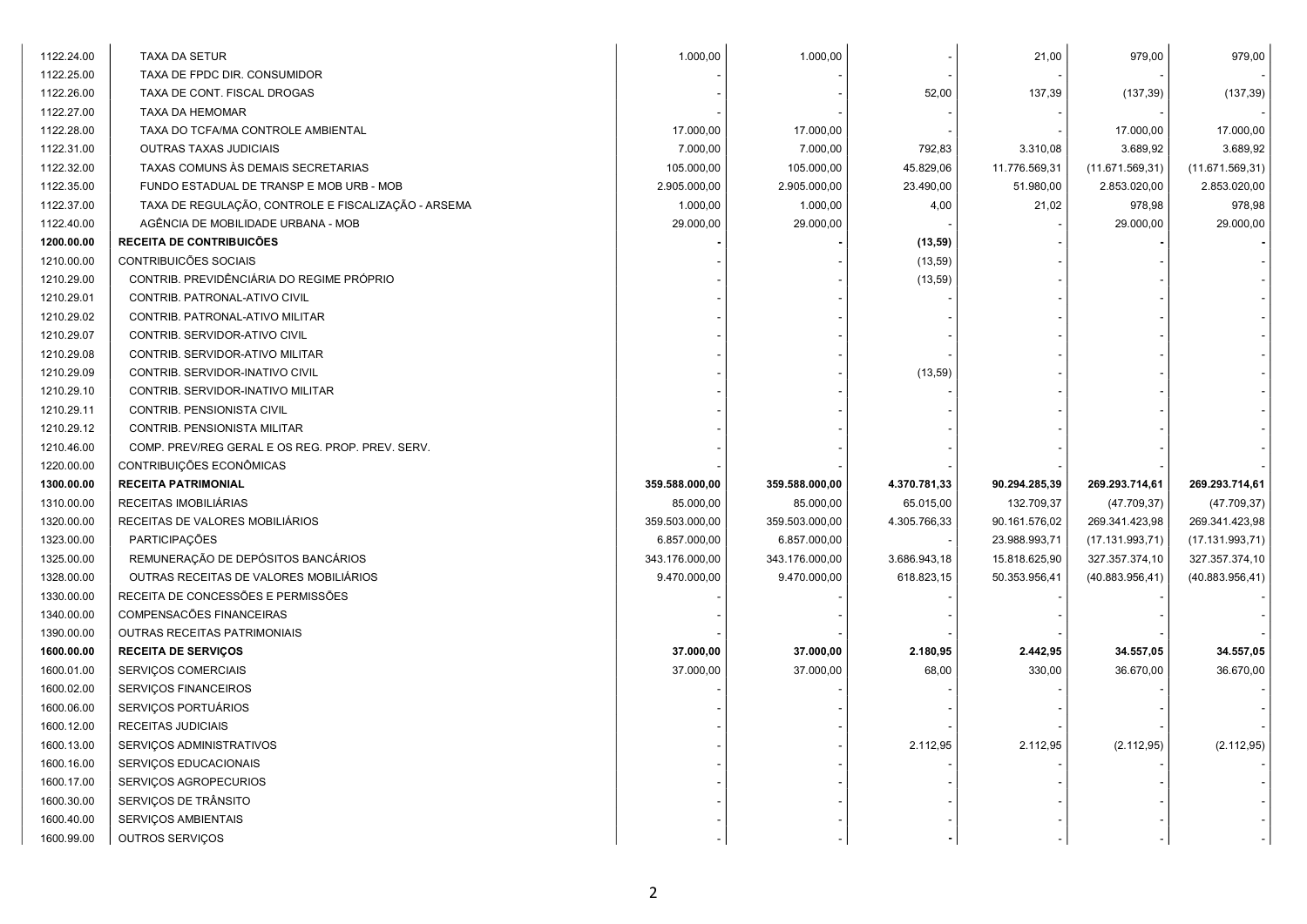| 1700.00.00 | <b>TRANSFERÊNCIAS CORRENTES</b>                                        | 9.260.890.000,00 | 9.289.240.499,00 | 626.915.991,07 | 3.039.842.863,11 | 6.221.047.136,89 | 6.249.397.635,89 |
|------------|------------------------------------------------------------------------|------------------|------------------|----------------|------------------|------------------|------------------|
| 1720.00.00 | TRANSFERÊNCIAS INTERGOVERNAMENTAIS                                     | 9.218.841.000,00 | 9.247.191.499,00 | 626.907.353,03 | 3.035.638.689,78 | 6.183.202.310,22 | 6.211.552.809,22 |
| 1721.00.00 | TRANSFERÊNCIAS DA UNIÃO                                                | 7.885.639.000,00 | 7.913.989.499,00 | 570.040.565,99 | 2.549.576.418,43 | 5.336.062.581,57 | 5.364.413.080,57 |
| 1721.01.00 | PARTICIPAÇÃO NA RECEITA DA UNIÃO                                       | 6.857.000.000,00 | 6.857.000.000,00 | 528.570.250,09 | 2.326.694.431,33 | 4.530.305.568,67 | 4.530.305.568,67 |
| 1721.01.01 | COTA-PARTE DO FUNDO DE PARTICIPAÇÃO DOS ESTADOS                        | 6.750.000.000,00 | 6.750.000.000,00 | 512.287.130,75 | 2.281.578.433,28 | 4.468.421.566,72 | 4.468.421.566,72 |
| 1721.01.12 | COTA-PARTE DO IMPOSTO SOBRE PRODUTOS INDUSTRIALIZADOS-IPI              | 63.000.000,00    | 63.000.000,00    | 5.139.138,31   | 21.381.458,00    | 41.618.542,00    | 41.618.542,00    |
|            | COTA-PARTE ESTADOS                                                     | 47.250.000,00    | 47.250.000,00    | 3.854.353,73   | 16.036.093,50    | 31.213.906,50    | 31.213.906,50    |
|            | COTA-PARTE MUNICÍPIOS                                                  | 15.750.000,00    | 15.750.000,00    | 1.284.784,58   | 5.345.364,50     | 10.404.635,50    | 10.404.635,50    |
| 1721.01.13 | CONTRIBUIÇÃO DE INTERVENÇÃO NO DOMÍNIO ECONÔMICO                       | 44.000.000,00    | 44.000.000,00    | 11.143.981,03  | 23.734.259,28    | 20.265.740,72    | 20.265.740,72    |
|            | COTA-PARTE ESTADOS                                                     | 33.000.000,00    | 33.000.000,00    | 8.357.985,77   | 17.800.694,46    | 15.199.305,54    | 15.199.305,54    |
|            | COTA-PARTE MUNICÍPIOS                                                  | 11.000.000,00    | 11.000.000,00    | 2.785.995,26   | 5.933.564,82     | 5.066.435,18     | 5.066.435,18     |
| 1721.01.30 | COTA-PARTE CONTRIB. SAL. EDUC. QUOT. EST/FEDERAL                       |                  |                  |                |                  |                  |                  |
| 1721.01.32 | COTA-PARTE IMPOSTOS/O.C. CAMB. E SEG. T.V.M. COMER. OURO               |                  |                  |                | 280,77           | (280, 77)        | (280, 77)        |
| 1721.01.99 | OUTRAS TRANSFERÊNCIAS DA UNIÃO                                         |                  |                  |                |                  |                  |                  |
| 1721.09.00 | TRANSFERÊNCIAS DA UNIÃO                                                |                  |                  |                |                  |                  |                  |
| 1721.22.00 | TRANSFERÊNCIA DA COMPENSAÇÃO FINANCEIRA                                | 135.860.000,00   | 135.860.000,00   | 2.152.438,08   | 25.075.532,01    | 110.784.467,99   | 110.784.467,99   |
| 1721.22.11 | COTA-PARTE COMPENS. FINANC. RECUR. HÍDRICOS CFRH                       | 18.653.000,00    | 18.653.000,00    | 365.662,76     | 1.009.046,56     | 17.643.953,44    | 17.643.953,44    |
| 1721.22.20 | COTA-PARTE COMP. FINAC. RECUR. MINERAIS CFEM                           | 498.000,00       | 498.000,00       | 46.064,30      | 268.536,89       | 229.463,11       | 229.463,11       |
| 1721.22.70 | COTA-PARTE FUNDO ESPECIAL DO PETRÓLEO - FEP                            | 116.709.000,00   | 116.709.000,00   | 1.740.711,02   | 23.797.948,56    | 92.911.051,44    | 92.911.051,44    |
|            |                                                                        |                  |                  |                |                  |                  |                  |
| 1721.33.00 | TRANSFERÊNCIAS DE RECURSOS DO SISTEMA ÚNICO DE SAÚDE-SUS FUNDO A FUNDO | 394.123.000,00   | 394.123.000,00   | 31.740.612,77  | 130.397.257,01   | 263.725.742,99   | 263.725.742,99   |
| 1721.33.11 | ATENÇÃO BÁSICA                                                         | 2.891.000,00     | 2.891.000,00     | 71.037,61      | 457.252,83       | 2.433.747,17     | 2.433.747,17     |
| 1721.33.12 | ATENÇÃO DE MAC AMBULATORIAL E HOSPITALAR                               | 357.107.000,00   | 357.107.000,00   | 29.716.261,19  | 120.467.791,17   | 236.639.208,83   | 236.639.208,83   |
| 1721.33.13 | VIGILANCIA EM SAUDE                                                    | 27.708.000,00    | 27.708.000,00    | 1.753.313,97   | 6.491.703,18     | 21.216.296,82    | 21.216.296,82    |
| 1721.33.14 | ASSISTENCIA FARMACEUTICA                                               | 6.417.000,00     | 6.417.000,00     |                | 2.780.509,83     | 3.636.490,17     | 3.636.490,17     |
| 1721.33.15 | GESTÃO DO SUS                                                          |                  |                  | 200.000,00     | 200.000,00       | (200.000, 00)    | (200.000, 00)    |
| 1721.35.00 | TRANSFERÊNCIAS DE REC. DO FUNDO NACIONAL DO DESENV. EDUCAÇÃO - FNDE    | 120.021.000,00   | 120.050.343,00   | 5.043.792,22   | 27.207.734,15    | 92.813.265,85    | 92.842.608,85    |
| 1721.35.01 | TRANSFERÊNCIA DO SALÁRIO EDUCAÇÃO                                      | 45.546.000,00    | 45.546.000,00    | 1.750.346,90   | 9.236.469,55     | 36.309.530,45    | 36.309.530,45    |
| 1721.35.06 | <b>MERENDA ESCOLAR</b>                                                 | 45.101.000,00    | 45.101.000,00    |                |                  | 45.101.000,00    | 45.101.000,00    |
| 1721.35.99 | OUTRAS TRANSF. DO FNDE                                                 | 29.374.000,00    | 29.403.343,00    | 3.293.445,32   | 17.971.264,60    | 11.402.735,40    | 11.432.078,40    |
| 1721.36.00 | TRANSFERÊNCIA FINANCEIRA DO ICMS DESONERAÇÃO                           | 24.552.000,00    | 24.552.000,00    | 2.004.067,50   | 8.016.270,00     | 16.535.730,00    | 16.535.730,00    |
| 1721.99.00 | OUTRAS TRANSFERÊNCIAS DA UNIÃO                                         | 354.083.000,00   | 382.404.156,00   | 529.405,33     | 32.185.193,93    | 321.897.806,07   | 350.218.962,07   |
| 1721.99.10 | <b>CONVÊNIOS</b>                                                       | 354.083.000,00   | 382.404.156,00   | 529.405,33     | 32.185.193,93    | 321.897.806,07   | 350.218.962,07   |
| 1721.99.30 | AUXILIO FINANCEIRO PARA FOMENTO E EXPORTAÇÕES                          |                  |                  |                |                  |                  |                  |
| 1723.00.00 | TRANSFERÊNCIAS DE MUNICÍPIOS                                           |                  |                  |                |                  |                  |                  |
| 1724.00.00 | TRANSFERÊNCIAS MULTIGOVERNAMENTAIS                                     | 1.333.202.000,00 | 1.333.202.000,00 | 56.866.787,04  | 486.062.271,35   | 847.139.728,65   | 847.139.728,65   |
| 1724.01.00 | TRANSFÊRENCIAS DE RECURSOS - FUNDEB                                    | 679.933.000,00   | 679.933.000,00   | 56.866.787,04  | 246.988.294,52   | 432.944.705,48   | 432.944.705,48   |
| 1724.02.00 | TRANSFERÊNCIA DE RECURSOS DA COMPLEMENTAÇÃO DA UNIÃO AO FUNDEB         | 653.269.000,00   | 653.269.000,00   |                | 239.073.976,83   | 414.195.023,17   | 414.195.023,17   |
| 1730.00.00 | TRANSFERÊNCIAS DE INSTITUIÇÕES PRIVADAS                                | 42.049.000,00    | 42.049.000,00    | 8.638,04       | 4.204.173,33     | 37.844.826,67    | 37.844.826,67    |
| 1750.00.00 | TRANSFERÊNCIAS DE PESSOAS                                              |                  |                  |                |                  |                  |                  |
| 1760.00.00 | TRANSFERENCIAS DE CONVENIOS                                            |                  |                  |                |                  |                  |                  |
| 1900.00.00 | <b>OUTRAS RECEITAS CORRENTES</b>                                       | 326.284.000,00   | 326.284.000,00   | 40.988.085,10  | 109.207.044,50   | 217.076.955,50   | 217.076.955,50   |
| 1910.00.00 | MULTAS E JUROS DE MORA                                                 | 60.002.000,00    | 60.002.000,00    | 8.509.748,07   | 31.615.413,42    | 28.386.586,58    | 28.386.586,58    |
| 1911.00.00 | MULTAS E JUROS DE MORA/TRIBUTOS                                        | 58.940.000,00    | 58.940.000,00    | 8.183.020,79   | 30.671.278,92    | 28.268.721,08    | 28.268.721,08    |
| 1911.10.00 | MULTAS E JUROS DE MORA DO ICMS                                         | 27.036.000,00    | 27.036.000,00    | 3.892.604,84   | 13.860.049,48    | 13.175.950,52    | 13.175.950,52    |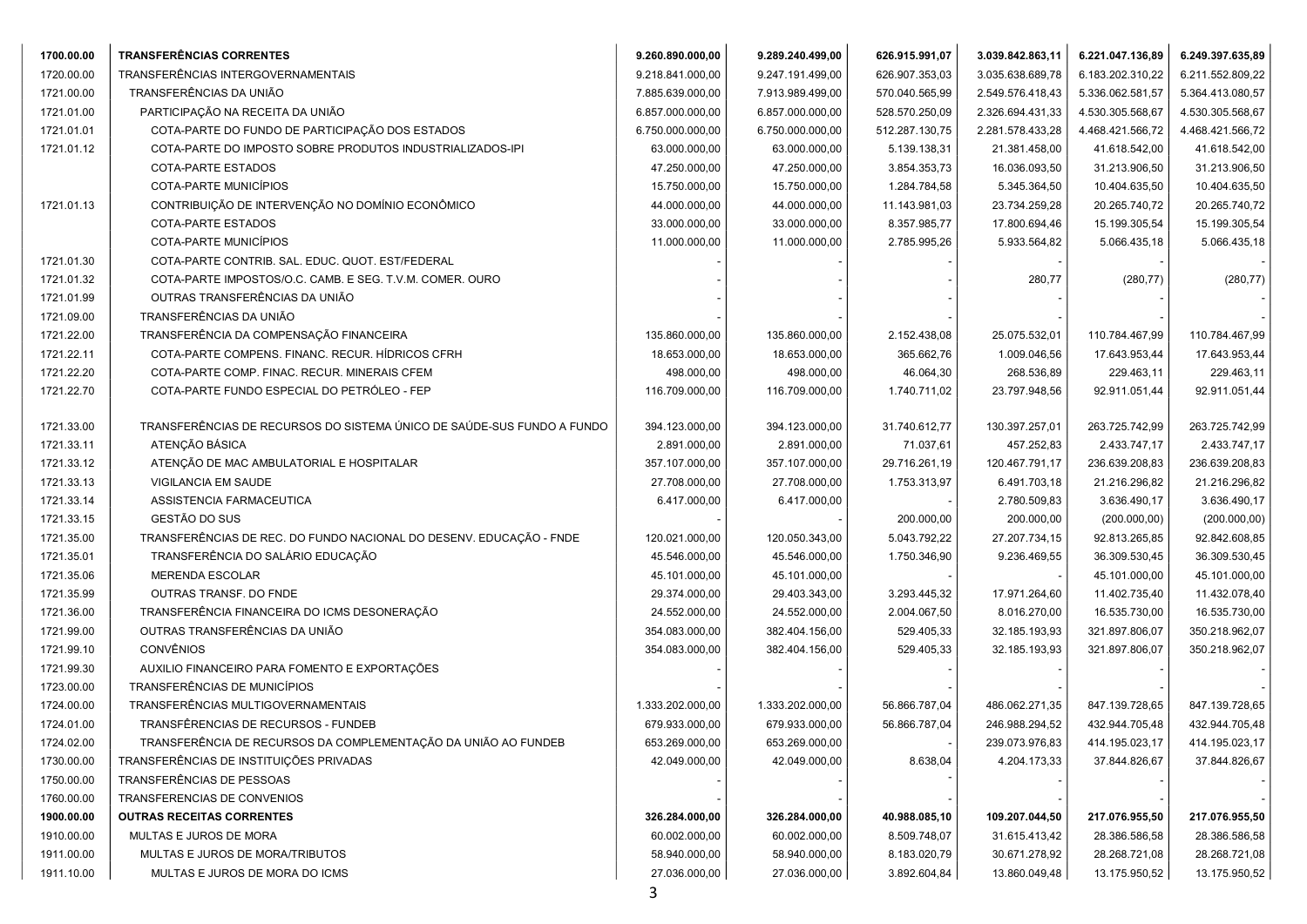| 1911.12.00 | MULTAS E JUROS MORA DIV. ATIVA                     | 3.421.000,00   | 3.421.000,00   | 441.154,50    | 1.664.507,53  | 1.756.492,47   | 1.756.492,47   |
|------------|----------------------------------------------------|----------------|----------------|---------------|---------------|----------------|----------------|
| 1911.13.00 | MULTAS E JUROS DE MORADO ITCD                      | 133.000,00     | 133.000,00     | 17.855,34     | 46.969,00     | 86.031,00      | 86.031,00      |
| 1911.14.00 | MULTAS E JUROS DE MORADO FUMACOP                   | 158.000,00     | 158.000,00     | 2.556,86      | 32.000,09     | 125.999,91     | 125.999,91     |
| 1911.16.00 | MULTAS E JUROS DE MORA DO IPVA                     | 4.214.000,00   | 4.214.000,00   | 135.008,44    | 553.583,68    | 3.660.416,32   | 3.660.416,32   |
| 1911.17.00 | <b>INDENIZAÇÕES</b>                                |                |                |               |               |                |                |
| 1911.18.00 | <b>RESTITUIÇÕES</b>                                |                |                |               |               |                |                |
| 1911.19.00 | MULTAS DE TRÂNSITO                                 | 14.098.000,00  | 14.098.000,00  | 2.165.955,44  | 8.003.884,22  | 6.094.115,78   | 6.094.115,78   |
| 1911.19.01 | MULTA ESTADUAL DE TRÂNSITO - DETRAN                | 9.672.000.00   | 9.672.000,00   | 1.602.916,66  | 6.183.410,34  | 3.488.589,66   | 3.488.589,66   |
| 1911.19.02 | PARCELA MULTA ESTADUAL - PM                        | 434.000,00     | 434.000,00     | 61.245,00     | 246.035,00    | 187.965,00     | 187.965,00     |
| 1911.19.03 | PARCELA MULTA MUNICIPAL - DETRAN                   | 1.298.000,00   | 1.298.000,00   | 279.720,00    | 816.784,00    | 481.216,00     | 481.216,00     |
| 1911.19.04 | PARCELA MULTA MUNICIPAL - PM                       | 18.000,00      | 18.000,00      | 1.300,00      | 4.450,00      | 13.550,00      | 13.550,00      |
| 1911.19.05 | MULTA ESTADUAL DE TRÂNSITO INTERESTADUAL           | 2.676.000,00   | 2.676.000,00   | 220.773,78    | 753.204,88    | 1.922.795,12   | 1.922.795,12   |
| 1911.24.00 | MULTAS E JUROS DE MORA DO ICMS - MUNICÍPIO         | 3.590.000,00   | 3.590.000,00   | 437.307,70    | 1.814.357,02  | 1.775.642,98   | 1.775.642,98   |
| 1911.25.00 | MULTAS E JUROS DE MORA DO IPVA - MUNICÍPIO         | 1.519.000,00   | 1.519.000,00   | 132.980,54    | 535.290,30    | 983.709,70     | 983.709,70     |
| 1911.26.00 | MULTAS E JUROS DE MORA DIV. ATIVA - MUNICÍPIO      | 370.000,00     | 370.000,00     | 58.335,41     | 224.957,03    | 145.042,97     | 145.042,97     |
| 1911.99.00 | MULTAS E JUROS DEMORA - OUTROS TRIBUTOS            | 4.401.000,00   | 4.401.000,00   | 899.261,72    | 3.935.680,57  | 465.319,43     | 465.319,43     |
| 1919.00.00 | MULTAS E JUROS DE MORA DE OUTRAS RECEITAS          | 1.062.000,00   | 1.062.000,00   | 326.727,28    | 944.134,50    | 117.865,50     | 117.865,50     |
| 1919.16.00 | FUNDO DE MODERNIZAÇÃO DO TCE                       | 999.000,00     | 999.000,00     | 326.093,28    | 936.373,00    | 62.627,00      | 62.627,00      |
| 1919.18.00 | MINISTÉRIO PÚBLICO ESTADUAL                        | 2.000,00       | 2.000,00       |               |               | 2.000,00       | 2.000,00       |
| 1919.20.00 | SECRETARIA DE ESTADO DA SEGURANÇA PÚBLICA          | 2.000,00       | 2.000,00       | 278,00        | 278,00        | 1.722,00       | 1.722,00       |
| 1919.22.00 | MULTAS CONTRATUAIS - SEFAZ                         | 16.000,00      | 16.000,00      | 356,00        | 3.213,50      | 12.786,50      | 12.786,50      |
| 1919.99.00 | <b>OUTRAS MULTAS</b>                               | 43.000,00      | 43.000,00      |               | 4.270,00      | 38.730,00      | 38.730,00      |
| 1920.00.00 | INDENIZAÇÕES E RESTITUIÇÕES                        | 129.730.000,00 | 129.730.000,00 | 21.857.841,89 | 27.884.644,65 | 101.845.355,35 | 101.845.355,35 |
| 1921.00.00 | <b>INDENIZAÇÕES</b>                                | 129.730.000,00 | 129.730.000,00 | 21.857.841,89 | 27.410.716,62 | 102.319.283,38 | 102.319.283,38 |
| 1921.01.00 | COMPENSAÇÃO FINANCEIRA P/ OUTROS RECURSOS HÍDRICOS |                |                |               |               |                |                |
| 1921.03.00 | COMPENSAÇÃO FINANCEIRA ÓLEO BRUTO                  |                |                |               |               |                |                |
| 1921.09.00 | OUTRAS INDENIZAÇÕES E RESTITUIÇÕES                 | 129.216.000,00 | 129.216.000,00 | 21.857.841,89 | 27.410.716,62 | 101.805.283,38 | 101.805.283,38 |
| 1921.99.00 | OUTRAS INDENIZAÇÕES                                | 514.000,00     | 514.000,00     |               |               | 514.000,00     | 514.000,00     |
| 1922.00.00 | <b>RESTITUIÇÕES</b>                                |                |                |               | 473.928,03    | (473.928,03)   | (473.928,03)   |
| 1922.10.00 | COMPENSAÇÃO PREVIDENCIÁRIA                         |                |                |               |               |                |                |
| 1922.99.00 | OUTRAS RESTITUIÇÕES                                |                |                |               | 473.928,03    | (473.928,03)   | (473.928,03)   |
| 1930.00.00 | RECEITA DA DÍVIDA ATIVA                            | 57.623.000,00  | 57.623.000,00  | 5.023.092,32  | 22.087.896,61 | 35.535.103,39  | 35.535.103,39  |
| 1931.00.00 | RECEITA DA DÍVIDA ATIVA TRIBUTÁRIA                 | 34.509.000,00  | 34.509.000,00  | 3.106.681,46  | 13.550.295,70 | 20.958.704,30  | 20.958.704,30  |
| 1931.10.00 | RECEITA DA DÍVIDA ATIVA TRIBUTARIA                 |                |                | 3.106.681,46  | 13.550.295,70 | 20.958.704,30  | 20.958.704,30  |
| 1931.11.00 | RECEITA DA DIVIDA ATIVA DO ICMS                    | 7.383.000,00   | 7.383.000,00   | 1.101.385,03  | 3.959.626,11  | 3.423.373,89   | 3.423.373,89   |
| 1931.14.00 | RECEITA DA DÍVIDA ATIVA DO IPVA                    | 27.126.000,00  | 27.126.000,00  | 2.005.296,43  | 9.590.669,59  | 17.535.330,41  | 17.535.330,41  |
| 1931.99.00 | RECEITA DA DÍVIDA ATIVA DE OUTROS TRIBUTOS         |                |                |               |               |                |                |
| 1932.00.00 | RECEITA DA DÍVIDA ATIVA PARTE MUNICÍPIO.           | 23.114.000,00  | 23.114.000,00  | 1.916.410,86  | 8.537.600,91  | 14.576.399,09  | 14.576.399,09  |
| 1990.00.00 | RECEITAS DIVERSAS                                  | 78.929.000,00  | 78.929.000,00  | 5.597.402,82  | 27.619.089,82 | 51.309.910,18  | 51.309.910,18  |
| 1990.01.00 | OUTRAS RECEITAS DIVERSAS                           | 78.884.000,00  | 78.884.000,00  | 5.591.052,39  | 27.600.413,75 | 51.283.586,25  | 51.283.586,25  |
| 1990.01.01 | JUNTA COMERCIAL DO MARANHÃO                        | 9.247.000,00   | 9.247.000,00   | 857.063,18    | 3.067.052,07  | 6.179.947,93   | 6.179.947,93   |
| 1990.01.02 | FUNDO DES. AGROIND. DO ESTADO - FEDAGRO            | 1.302.000,00   | 1.302.000,00   | 36.179,26     | 251.236,10    | 1.050.763,90   | 1.050.763,90   |
| 1990.01.03 | FUNDO DE MODERNIZAÇÃO DO TCE                       | 2.800.000,00   | 2.800.000,00   | 2.324,35      | 17.294,70     | 2.782.705,30   | 2.782.705,30   |
| 1990.01.05 | FUNDO DE FORTALECIMENTO DA ADM. TRIBUTÁRIA - FUNAT | 15.000.000,00  | 15.000.000,00  | 2.797.985,56  | 8.102.325,35  | 6.897.674,65   | 6.897.674,65   |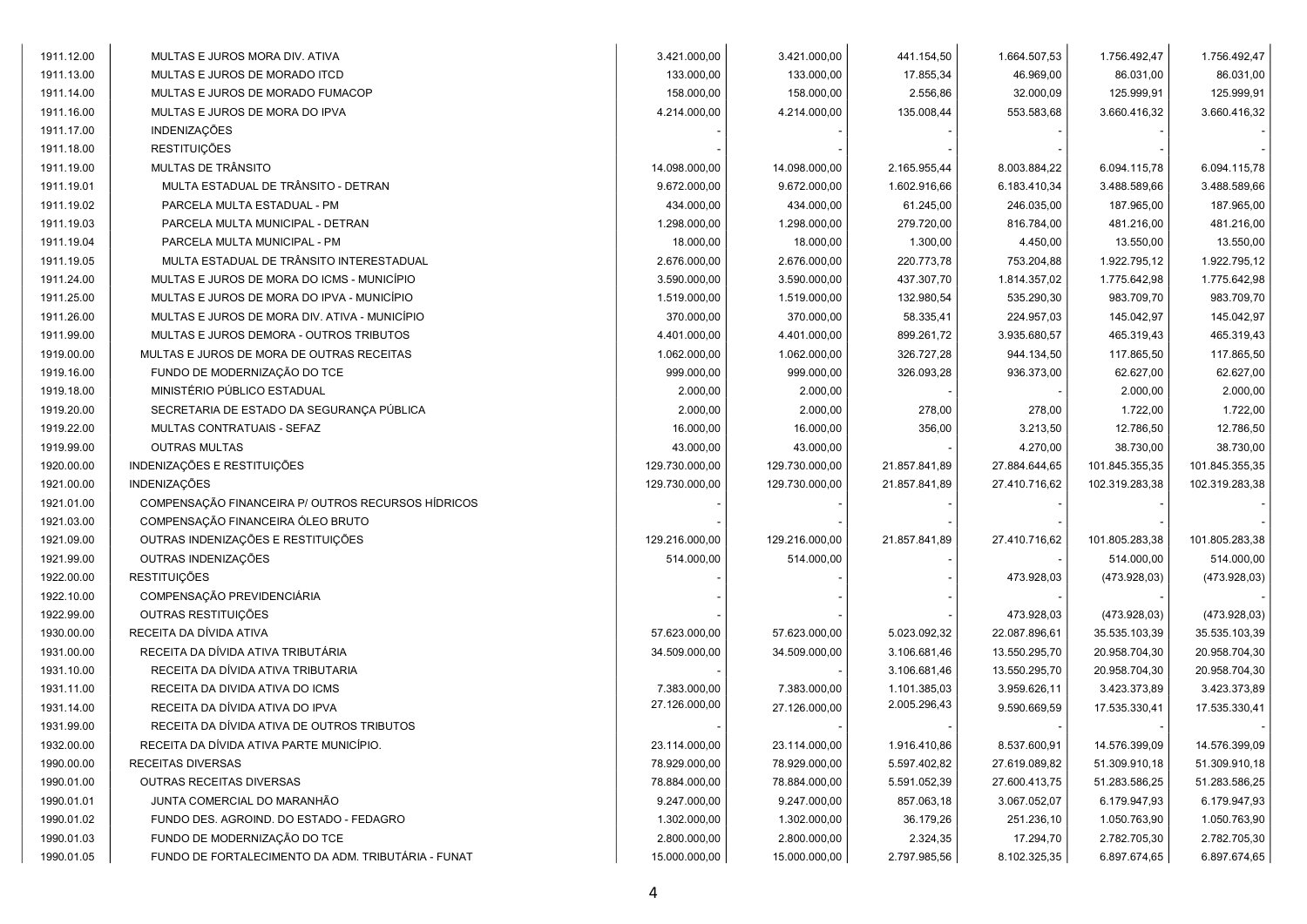| 1990.01.06 | FUNDO ESTADUAL DE DESENVOLVIMENTO INDUSTRIAL        | 38.600.000,00    | 38.600.000,00    | 1.751.273,86  | 7.423.942,66   | 31.176.057,34    | 31.176.057,34    |
|------------|-----------------------------------------------------|------------------|------------------|---------------|----------------|------------------|------------------|
| 1990.01.07 | FUNDO DE PROTEÇÃO E DEFESA DO CONSUMIDOR            | 850.000,00       | 850.000,00       | 69.836,36     | 506.360,97     | 343.639,03       | 343.639,03       |
| 1990.01.08 | FUNDO ESPECIAL LEGISLATIVO - FUNDEG                 | 2.000.000,00     | 2.000.000,00     |               | 30,50          | 1.999.969,50     | 1.999.969,50     |
| 1990.01.09 | AGÊNCIA ESTADUAL DE DEFESA AGROPECUARIA - AGED      | 234.000,00       | 234.000,00       | 26.981,56     | 87.141,10      | 146.858,90       | 146.858,90       |
| 1990.01.10 | FUNOD DA CULTURA DO MARANHÃO - FENDEC-MA            | 1.939.000,00     | 1.939.000,00     | 10,00         | 4.010,00       | 1.934.990,00     | 1.934.990,00     |
| 1990.01.12 | FUNDO ESTADUAL DE PENSÃO E APOSENTADORIA            |                  |                  |               |                |                  |                  |
| 1990.01.13 | FUNDO DOS BENEFÍCIOS DOS SERVIDORES - FUNBEM        |                  |                  |               |                |                  |                  |
| 1990.01.14 | TRIBUNAL DE CONTAS DO ESTADO - TCE                  | 19.000,00        | 19.000,00        | 20.758,90     | 27.432,70      | (8.432, 70)      | (8.432, 70)      |
| 1990.01.15 | SECRETARIA DE VIGILÂNCIA SANITÁRIA - SUVISA         | 333.000,00       | 333.000,00       | 22.000,01     | 71.666,62      | 261.333,38       | 261.333,38       |
| 1990.01.16 | TRIBUNAL DE JUSTIÇA DO ESTADO - FERJ                |                  |                  |               |                |                  |                  |
| 1990.01.18 | MINISTÉRIO PÚBLICO - PGJ                            | 2.632.000,00     | 2.632.000,00     |               | 983,18         |                  |                  |
| 1990.01.20 | FUNDO DE APARELHAMENTO DE DEF PUBLICA - FADEP       | 100.000,00       | 100.000,00       | 1.024,45      | 1.024,45       |                  |                  |
| 1990.01.99 | <b>OUTRAS RECEITAS</b>                              | 3.828.000,00     | 3.828.000,00     | 5.614,90      | 8.039.913,35   | (4.211.913,35)   | (4.211.913,35)   |
| 1990.02.00 | ENCARGOS LEG P/ INSCRIÇÃO DÍV. ATIVA E REC ONUS SUC | 45.000,00        | 45.000,00        | 6.350,43      | 18.676,07      | 26.323,93        | 26.323,93        |
| 1990.02.03 | RECEITA DEFENSORIA                                  | 45.000,00        | 45.000,00        | 6.350,43      | 18.676,07      | 26.323,93        | 26.323,93        |
| 1990.05.00 | SALDOS DE EXERCÍCIOS ANTERIORES                     |                  |                  |               |                |                  |                  |
| 2000.00.00 | <b>RECEITAS DE CAPITAL</b>                          | 1.728.789.000,00 | 2.019.068.536,00 | 64.928.136,19 | 410.936.402,73 | 1.317.852.597,27 | 1.608.132.133,27 |
| 2100.00.00 | OPERAÇÕES DE CRÉDITO                                | 843.167.000,00   | 1.133.446.536,00 | 64.921.027,13 | 390.478.159,05 | 452.688.840,95   | 742.968.376,95   |
| 2110.00.00 | OPERAÇÕES DE CRÉDITO INTERNAS                       | 843.167.000,00   | 1.133.446.536,00 | 64.921.027,13 | 390.478.159,05 | 452.688.840,95   | 742.968.376,95   |
| 2120.00.00 | OPERAÇÕES DE CRÉDITO EXTERNAS                       |                  |                  |               |                |                  |                  |
| 2200.00.00 | ALIENAÇÃO DE BENS                                   |                  |                  |               | 167.101,69     | (167.101,69)     | (167.101,69)     |
| 2210.00.00 | ALIENAÇÃO DE BENS MÓVEIS                            |                  |                  |               | 167.101,69     | (167.101,69)     | (167.101, 69)    |
| 2220.00.00 | ALIENAÇÃO DE BENS IMÓVEIS                           |                  |                  |               |                |                  |                  |
| 2300.00.00 | AMORTIZAÇÕES DE EMPRÉSTIMOS                         |                  |                  |               |                |                  |                  |
| 2310.00.00 | DE EMPRESTIMOS                                      |                  |                  |               |                |                  |                  |
| 2320.00.00 | DE FINANCIAMENTOS                                   |                  |                  |               |                |                  |                  |
| 2400.00.00 | TRANSFERÊNCIAS DE CAPITAL                           | 235.000.000,00   | 235.000.000,00   |               |                | 235.000.000,00   | 235.000.000,00   |
| 2420.00.00 | TRANSFERÊNCIAS INTERGOVERNAMENTAIS                  | 235.000.000,00   | 235.000.000,00   |               |                | 235.000.000,00   | 235.000.000,00   |
| 2421.00.00 | TRANSFERÊNCIAS DA UNIÃO                             | 235.000.000,00   | 235.000.000,00   |               |                | 235.000.000,00   | 235.000.000,00   |
| 2421.09.00 | OUTRAS TRANSFERÊNCIAS DA UNIÃO                      | 235.000.000,00   | 235.000.000,00   |               |                | 235.000.000,00   | 235.000.000,00   |
| 2421.09.04 | CONVÊNIO COM ÓRGÃOS FEDERAIS/FES/SES                |                  |                  |               |                |                  |                  |
| 2421.09.26 | MS/FNS/SES/AQUISIÇÃO DE BENS MÓVEIS                 |                  |                  |               |                |                  |                  |
| 2421.09.32 | CONTRATO DE REPASSE MINIST. TURISMO/SECID           |                  |                  |               |                |                  |                  |
| 2421.09.33 | CONTRATO DE REPASSE MDA/CEF/SAGRIMA                 |                  |                  |               |                |                  |                  |
| 2421.09.99 | OUTRAS TRANSFERÊNCIAS DA UNIÃO                      | 235.000.000,00   | 235.000.000,00   |               |                | 235.000.000,00   | 235.000.000,00   |
| 2430.00.00 | TRANSFERÊNCIAS DE INSTITUIÇÕES PRIVADAS             |                  |                  |               |                |                  |                  |
| 2500.00.00 | OUTRAS RECEITAS DE CAPITAL                          | 650.622.000,00   | 650.622.000,00   | 7.109,06      | 20.291.141,99  | 159.708.858,01   | 159.708.858,01   |
| 2570.00.00 | RECEITAS ORCAMENTARIAS A ESPECIFICAR                | 470.622.000,00   | 470.622.000,00   |               |                |                  |                  |
| 2591.00.00 | DEPÓSITOS JUDICIAIS                                 | 180.000.000.00   | 180.000.000.00   | 7.109,06      | 20.291.141,99  | 159.708.858,01   | 159.708.858,01   |
| 7000.00.00 | RECEITAS CORRENTES - INTRA-ORCAMENTÁRIAS            |                  |                  | 221.379,07    | 221.379,07     | (221.379.07)     | (221.379,07)     |
| 7200.00.00 | RECEITAS DE CONTRIBUIÇÕESES - INTRA-ORCAMENTÁRIAS   |                  |                  |               |                |                  |                  |
| 7210.00.00 | CONTRIBUIÇÕES SOCIAIS - INTRA-ORCAMENTÁRIAS         |                  |                  |               |                |                  |                  |
| 7300.00.00 | RESSARCIMENTO DE PESSOAL CEDIDO                     |                  |                  | 221.379,07    | 221.379,07     | (221.379,07)     | (221.379,07)     |
| 7310.00.00 | RESSARCIMENTO DE PESSOAL CEDIDO ENTRE PODERES       |                  |                  | 221.379,07    | 221.379,07     | (221.379,07)     | (221.379,07)     |